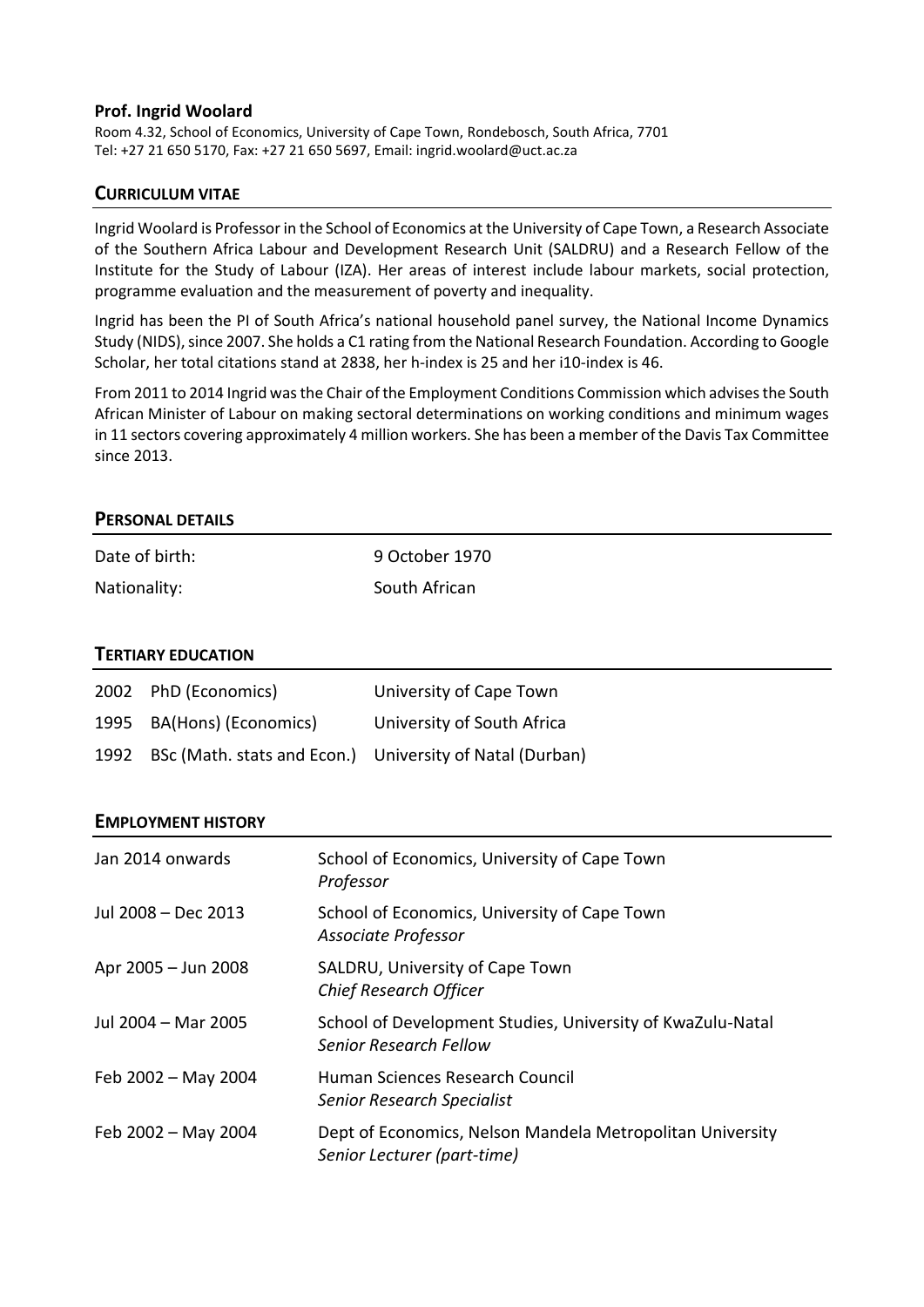| Jan 2001 - Jan 2002 | Dept of Economics, Nelson Mandela Metropolitan University<br>Senior Lecturer |
|---------------------|------------------------------------------------------------------------------|
| Jul 1997 - Dec 2000 | Dept of Economics, Nelson Mandela Metropolitan University<br>Lecturer        |
| Apr 1996 - Jun 1997 | Data Research Africa<br>Research Manager                                     |
| Jan 1995 - Mar 1997 | <b>National Treasury</b><br><b>Assistant Economist</b>                       |
| Mar 1994 – Dec 1994 | SALDRU, University of Cape Town<br>Data Manager                              |
| Feb 1993 – Mar 1994 | <b>National Treasury</b><br><b>Assistant Economist</b>                       |

# **GOVERNMENT ADVISORY COMMITTEES**

| 2013 onwards | Davis Tax Committee                                                                                                                   |
|--------------|---------------------------------------------------------------------------------------------------------------------------------------|
|              | Member                                                                                                                                |
| 2013         | Panel of Experts for the Design of Phase III of the Expanded Public Works<br>Programme, National Department of Public Works<br>Member |
| 2011 - 2014  | <b>Employment Conditions Commission</b><br>Chairperson                                                                                |
| 2008 - 2014  | <b>Employment Conditions Commission</b><br>Commissioner                                                                               |
| 2005         | Steering Committee for the Evaluation of the Department of Environmental<br>and Water Affairs Public Works Programmes<br>Member       |

# **PROFESSIONAL COMMITTEES**

| $2013 - 2014$ | Executive Committee of the Academic Board of the AERC Collaborative PhD<br>Programme<br>Member                                                                       |
|---------------|----------------------------------------------------------------------------------------------------------------------------------------------------------------------|
| $2012 - 2014$ | Academic Board of the African Economic Research Consortium (AERC)<br>Collaborative PhD Programme<br>Member                                                           |
| 2013 onwards  | Board of the Cross-national Equivalent File (CNEF) - harmonises panel data<br>from Britain, Australia, Korea, USA, Russia, Switzerland, Canada and Germany<br>Member |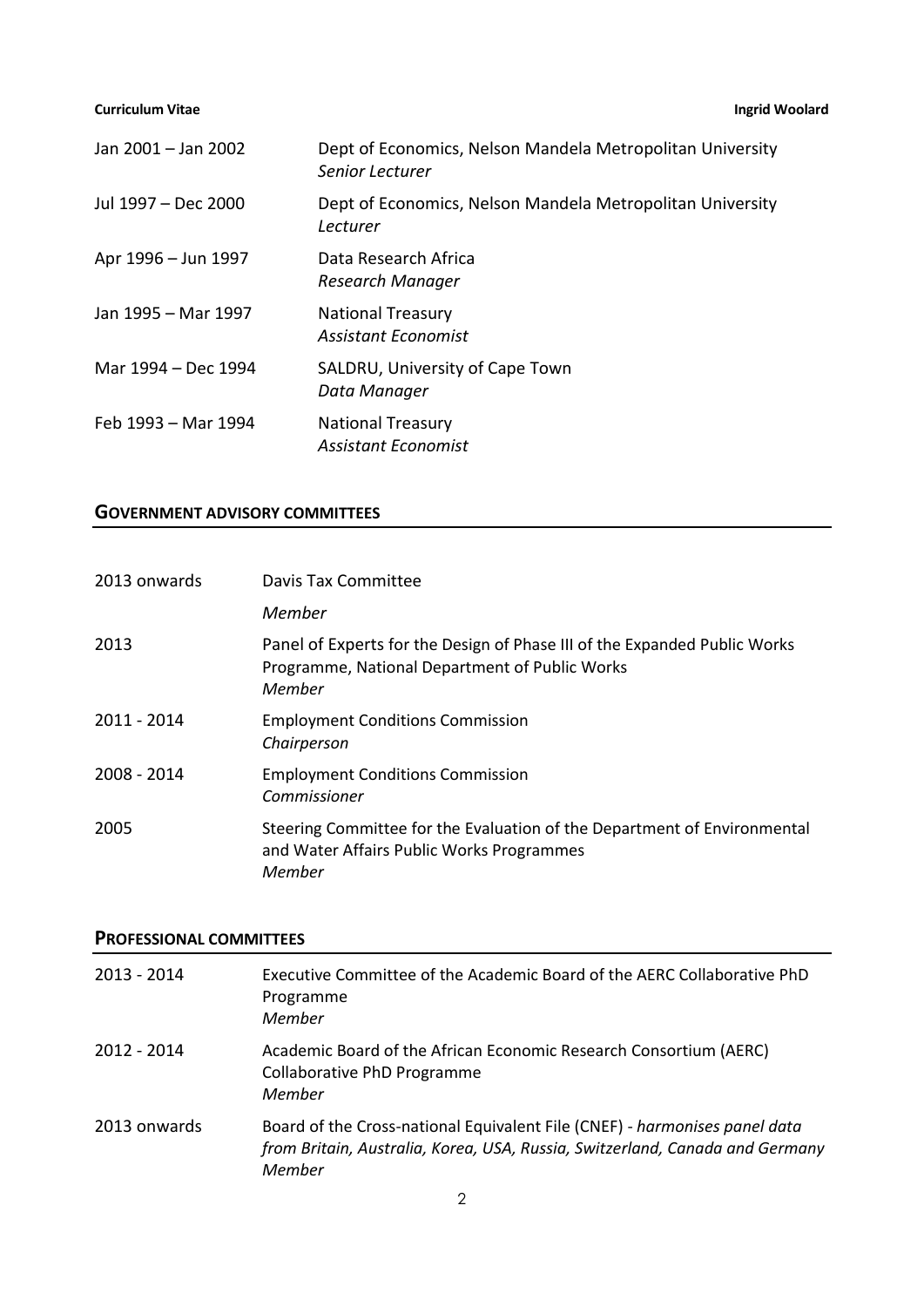| 2011 onwards | Board of the Luxembourg Income Study (LIS) - harmonises micro-data from 40<br>countries<br>Member |
|--------------|---------------------------------------------------------------------------------------------------|
| 2010 onwards | The International Initiative for Impact Evaluation (3ie)<br>External Peer Advisor                 |
| 2010         | The International Initiative for Impact Evaluation (3ie)<br>Co-chair of the Scientific Committee  |
| 2006-2009    | Academic Board of Economic Research Southern Africa (ERSA)<br>Member                              |
| 2005-2009    | Editorial Board of the South African Journal of Economics<br>Member                               |
| 2005-2009    | Editorial Board of the Journal of Economic Perspective<br>Member                                  |

### **RESEARCH INTERESTS**

Labour markets, social protection, poverty, inequality, survey methodology

#### **JOURNAL ARTICLES**

- 2014 Getting Ahead or Falling Behind: Findings from the second wave of the National Income Dynamics Study, *Development Southern Africa* **31(1)**: 1-15 (with M Leibbrandt and R Daniels)
- 2014 Winners and Losers: South African labour market dynamics between 2008 and 2010, *Development Southern Africa* **31(1)**: 65-84 (with P Cichello and M Leibbrandt)
- 2012 The Fiscal Cost of Child Grants in the Context of High Adult Mortality in South Africa: A Simulation to 2015, *Development Southern Africa* **29(1)**: 141-156 (with H McEwen)
- 2012 Describing and Decomposing Post-apartheid Income Inequality in South Africa, *Development Southern Africa* **29(1)**:19-34 (with M Leibbrandt and A Finn)
- 2011 The History and Impact of Social security in South Africa: Experiences and Lessons, *Canadian Journal of Development Studies* **32(4)**:357-380 (with K Harttgen and S Klasen)
- 2010 The South African National Income Dynamics Study: Design and Methodological Issues, *Studies in Economics and Econometrics* **34 (3)**:7-24 (with M Leibbrandt and L de Villiers)
- 2010 Changes in Income Poverty over the Post-Apartheid Period: An Analysis Based on Sata from the Project for Statistics on Living Standards and Development and the 2008 Base Wave of the South African National Income Dynamics Study, *Studies in Economics and Econometrics* **34 (3)**:25-43 (with M Leibbrandt, A Finn and J Argent)
- 2009 Surviving Unemployment without State Support: Unemployment and Household Formation in South Africa, *Journal of African Economies* **18(1)**:1-51 (with S Klasen)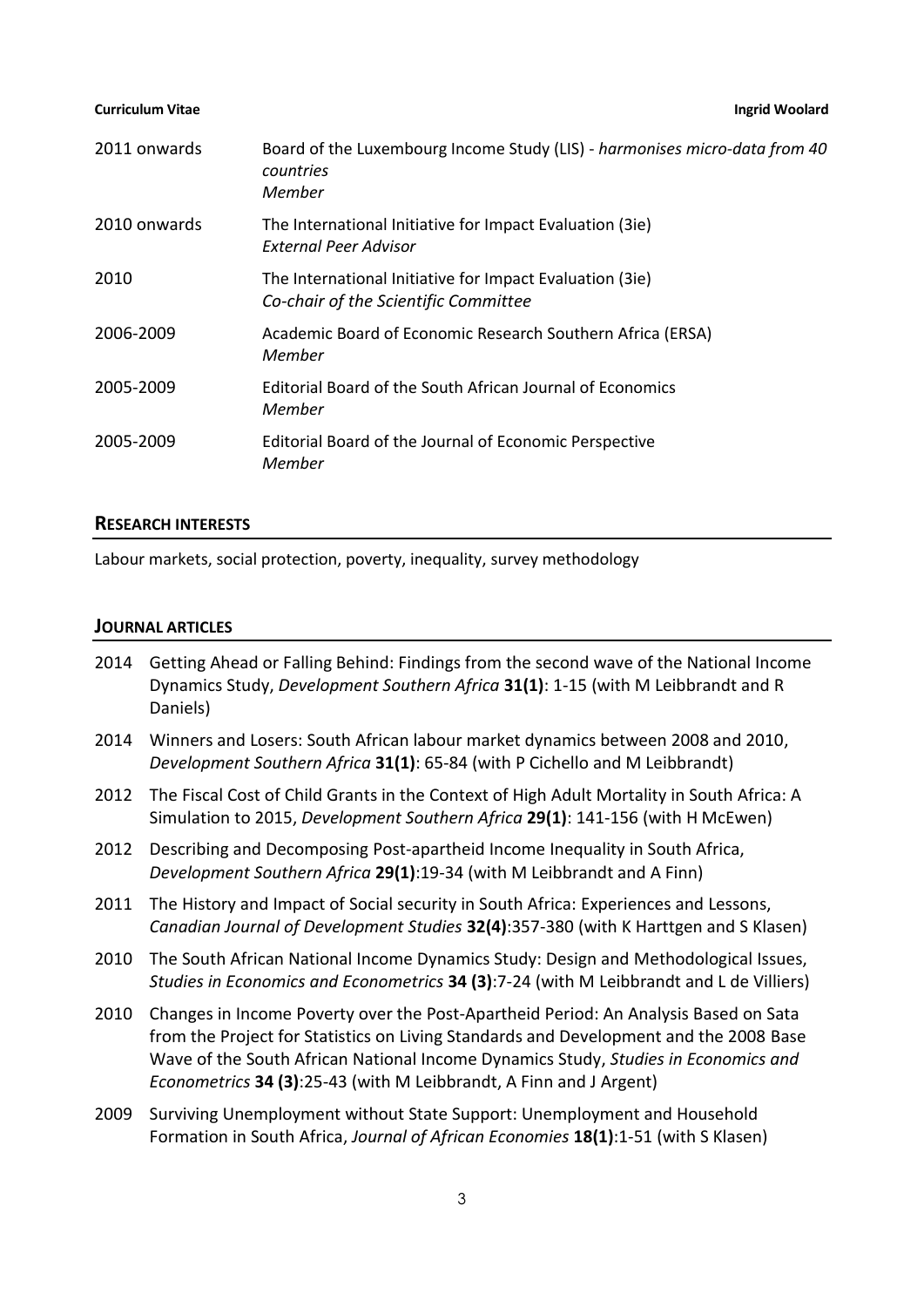- 2008 Why has Unemployment Risen in the New South Africa?, *The Economics of Transition* **16(4)**:715-740 (with A Banerjee, S Galiani, J Levinsohn and Z McLaren)
- 2005 Determinants of Income Mobility and Household Poverty Dynamics in South Africa, *Journal of Development Studies* **41 (5)**:865-897 (with S Klasen)
- 2005 The State of the South African Labour Market after the First Decade of Democracy, *Journal of Vocational Education & Training* **57(4)**:453-476 (with R Burger)
- 2004 Are the Unemployed a Homogenous Group? Evidence from Panel Data in KwaZuu-Natal, *Labour Markets and Social Frontiers* **6**:1-3
- 2003 Women and Employment, *New Agenda* **12**:30-38 (with D Lee)
- 2002 Income Mobility and Household Dynamics in South Africa: the Case of Africans in KwaZulu-Natal, *Labour Markets and Social Frontiers* **2**:5-11 (with S Klasen and M Leibbrandt)
- 2001 Household Inequality and the Labour Market in South Africa, *Contemporary Economic Policy* **19(1)** :73-86 (with M Leibbrandt and H Bhorat)
- 2001 The Labour Market and Household Income Inequality in South Africa: Existing Evidence and New Panel Data, *Journal of International Development* **13**:671-689 (with M. Leibbrandt).
- 2000 The Contribution of Income Components to Income Inequality in the Former Homelands of South Africa: a Decomposable Gini Analysis, *Journal of African Economies* **9(1)**:79-99 (with M Leibbrandt and C Woolard)
- 2000 Understanding Contemporary Household Inequality in South Africa, *Studies in Economics and Econometrics* **24(3)**:31-52 (with M Leibbrandt and H Bhorat)
- 1999 Levels, Trends and Consistency of Employment and Unemployment Figures in South Africa, *Development Southern Africa* **16(1)**:3-35 (with S Klasen)
- 1999 A Comparison of Poverty in South Africa's Nine Provinces, *Development Southern Africa* **16(1)**:37-54 (with M Leibbrandt)

# **BOOKS**

2001 *Fighting Poverty: Labour Markets and Inequality in South Africa,* Cape Town: UCT Press (with H Bhorat, M Leibbrandt, M Maziya and S van der Berg)

# **CHAPTERS IN BOOKS**

- 2013 "Post-Apartheid Changes in South African Inequality" in J Gornick and M Jantti (eds), *Income Inequality: Economic Disparities and the Middle Class in Affluent Countries*, Stanford: Stanford University Press (with M Leibbrandt and A Finn)
- 2011 "Poverty Traps and Structural Poverty in South Africa: Reassessing the Evidence from KwaZulu-Natal, 1993-2004" in B Baulch (ed.), *Why Poverty Persists: Poverty Dynamics in Asia and Africa,* Cheltenham: Edward Elgar Publishers (with J May and B Baulch)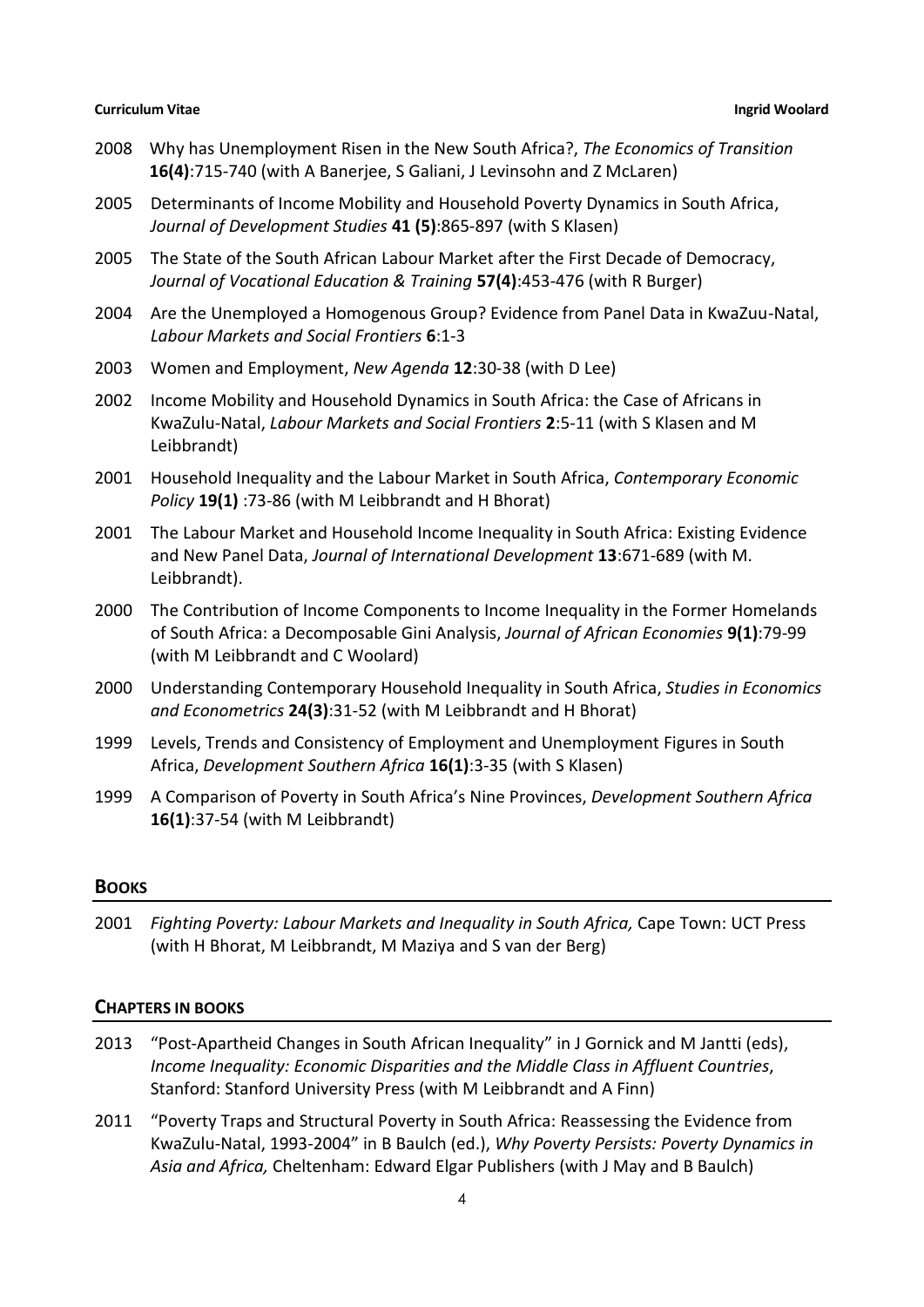- 2009 "Poverty and Inequality Dynamics in South Africa: Post-apartheid Developments in the Light of the Long-Run Legacy" in J Aron, B Kahn and G Kingdon (eds), *South African Economic Policy under Democracy*, Oxford: Oxford University Press (with M Leibbrandt and C Woolard)
- 2007 "The Social and Human Development Context" in A Kraak (ed.), *Human Resources Development Review 2007: Education, Employment and Skills in South Africa*, Pretoria: HSRC Press (with C Woolard)
- 2003 "Forecasting the Demand for Scarce Skills, 2001-2006" in A Kraak and H Perold (eds), *Human Resources Development Review 2003: Education, Employment and Skills in South Africa*, Pretoria: HSRC Press (with P Kneebone and D Lee)
- 2000 "The Nature and Measurement of Poverty and Inequality" in J May (ed.), *Poverty and Inequality in South Africa: Meeting the Challenge*, Cape Town: David Philip Publishers (with J May and S Klasen)
- 2000 "Towards an Understanding of South Africa's Inequality" in I Elbadawi and T Hartzenberg (eds), *Development Issues in South Africa*, London: Macmillan (with H Bhorat and M Leibbrandt)
- 1998 "The Extent of Poverty and Inequality" in C Barberton, M Blake and H Kotzé (eds), *Creating Action Space*, Cape Town: David Philip Publishers (with C Barberton)

## **CONFERENCE PROCEEDINGS**

2013 "The Evolution and Impact of Unconditional Cash Transfers in South Africa" in the *Proceedings of the Annual Bank Conference in Development Economics, Stockholm, June 2010*, Washington DC: World Bank (with M Leibbrandt)

# **OTHER PUBLICATIONS FROM THE LAST FIVE YEARS**

- 2013 The influence of social transfers on labour supply: A South African and International review, *SALDRU Working Paper # 112* (with M Leibbrandt, K Lilenstein and C Shenker)
- 2013 What happened to multidimensional poverty in South Africa between 1993 and 2010?, *SALDRU Working Paper # 99* (with A Finn and M Leibbrandt)
- 2012 Labour Market: Analysis of the NIDS Wave 1 and 2 Datasets, *SALDRU Working Paper # 78* (with P Cichello and M Leibbrandt)
- 2011 Throwing the Book at the CSG, *SALDRU Working Paper # 53* (with K Eyal)
- 2010 "The Persistence of High Income Inequality in South Africa: Some recent evidence" in J Hofmeyr (ed.), *Recession and Recovery: 2009 Transformation Audit*, Cape Town: Institute for Justice and Reconciliation (with M Leibbrandt and H McEwen)
- 2010 Trends in South African Income Distribution and Poverty Since the Fall of Apartheid, *OECD Social, Employment and Migration Working Papers # 101* (with M. Leibbrandt, A. Finn and J. Argent)